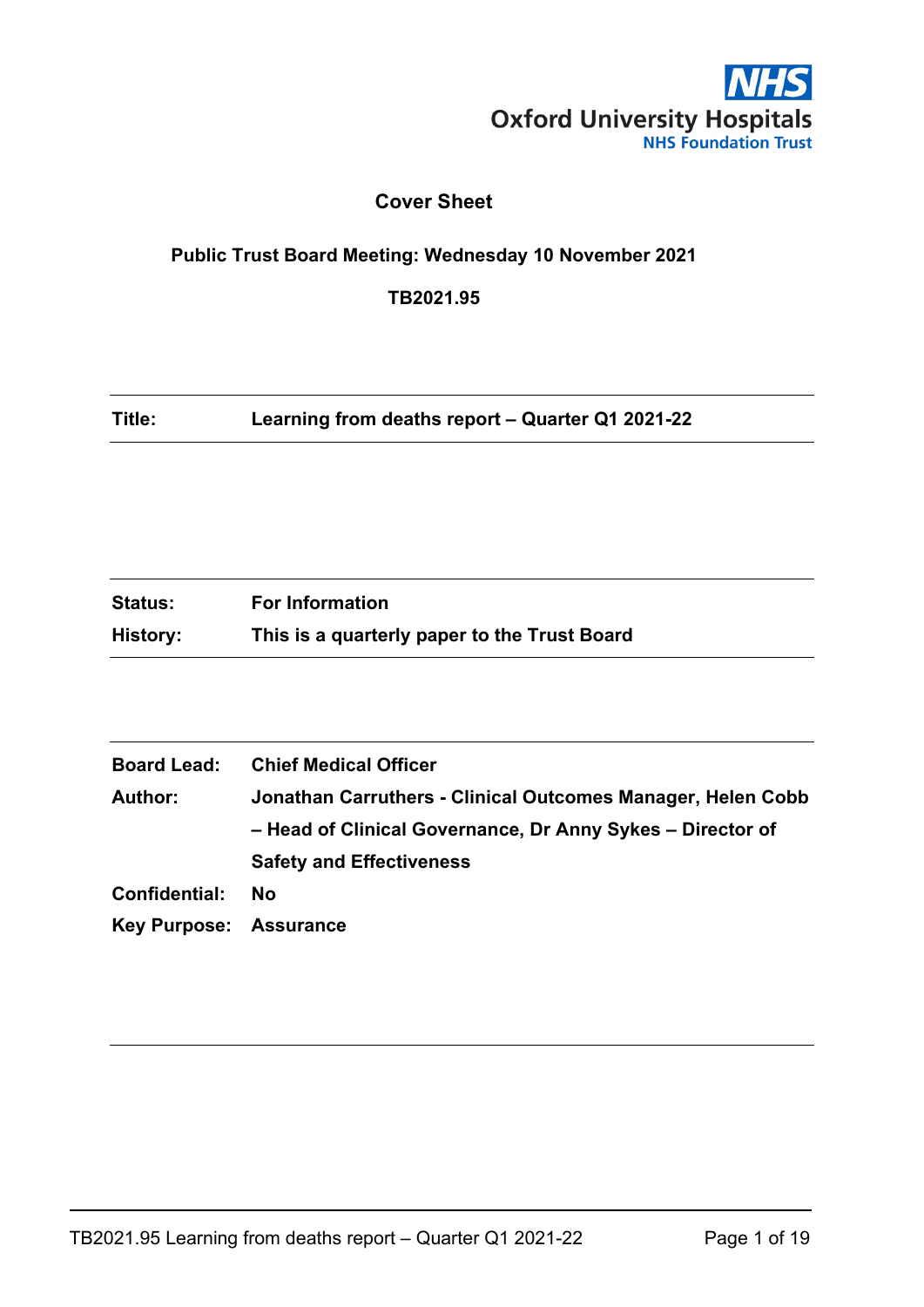# <span id="page-1-0"></span>**Executive Summary**

- 1. During quarter 1 of 2021/22 there were 627 inpatient deaths reported at OUH. 601 (96%) cases were reviewed within 8 weeks. Of these reviews, there were 392 (63%) comprehensive Level 2 reviews and 12 (2%) structured mortality reviews.
- 2. The aim is for all Level 1 mortality reviews to be completed by a Consultant independent of the case however with the current capacity constraints this is not possible in all cases. To mitigate this 25% of Level 1 reviews are selected at random for a Level 2 review and all (100%) of deaths undergo scrutiny from the Medical Examiner.
- 3. All COVID-19 related deaths are subjected to a Level 1 screening mortality review. There have been no COVID-19 related deaths judged more likely than not to have been due to problems in the care provided.
- 4. In accordance with national guidance, all probable or definite hospital onset healthcare associated COVID-19 infection deaths are reported and investigated as patient safety incidents.
- 5. There is one overarching SIRI investigation in progress for all nosocomial COVID-19 probable or definite deaths. Upon completion the report will be presented at a mortality review group meeting.
- 6. No deaths occurring during Quarter 1 were deemed to be 'avoidable'.
- 7. The Summary Hospital-level Mortality Indicator (SHMI) for the data period April 2020 to March 2021 is 0.91 and remains rated 'as expected.' The Hospital Standardised Mortality Ratio (HSMR) is 91.2 for the data period April 2020 to March 2021 and remains rated 'lower than expected.

# **Recommendations**

8. The Public Trust Board is asked to receive this paper for information and discuss the learning identified from mortality reviews.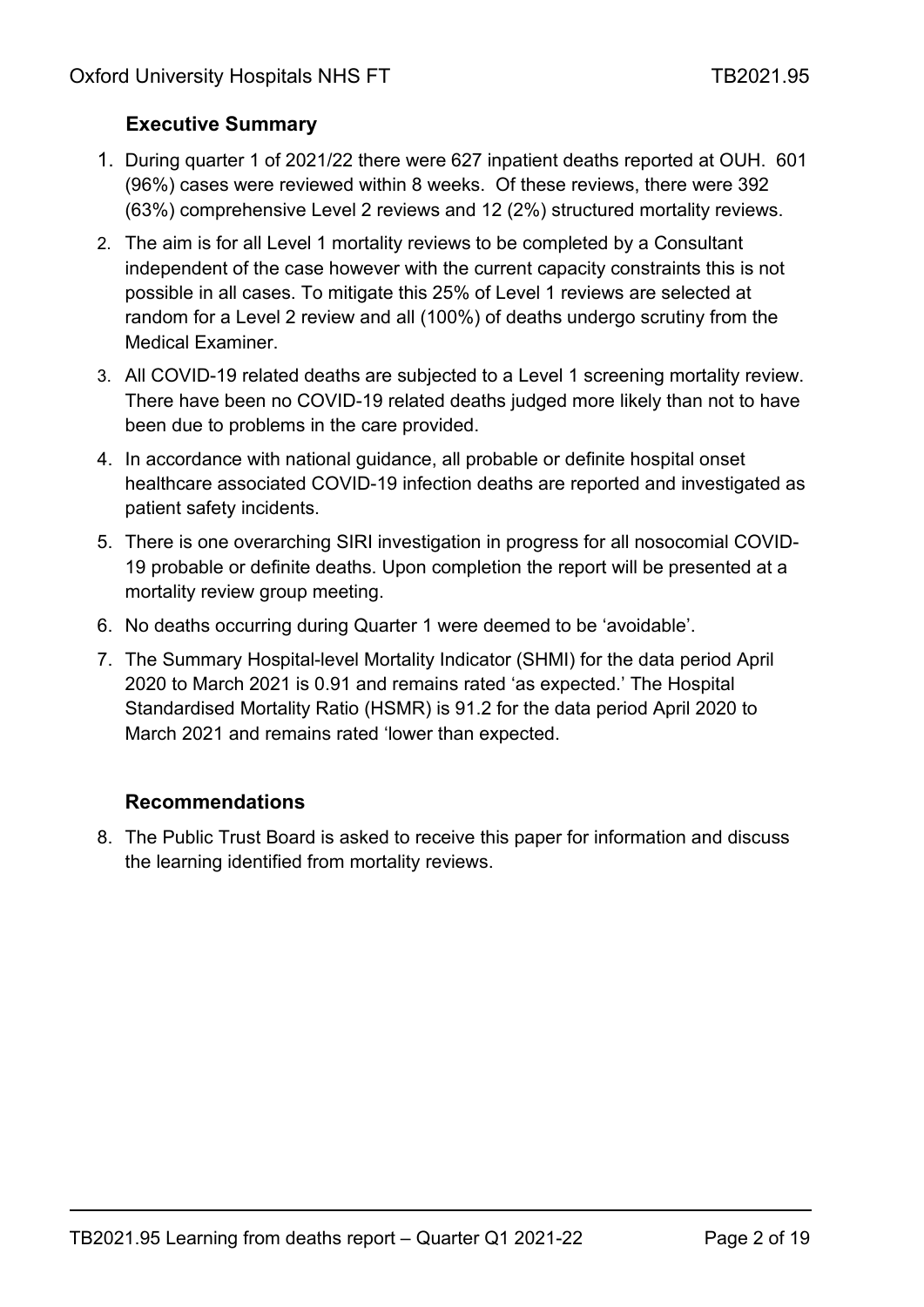## **Contents**

| 1.  |                                                                     |  |
|-----|---------------------------------------------------------------------|--|
| 2.  |                                                                     |  |
| 3.  |                                                                     |  |
| 4.  |                                                                     |  |
| 5.  |                                                                     |  |
| 6.  |                                                                     |  |
| 7.  |                                                                     |  |
| 8.  | Learning and actions from mortality reviews quarter 3 of 2020/21 11 |  |
| 9.  |                                                                     |  |
| 10. | Summary Hospital-level Mortality Indicator (SHMI) and Hospital      |  |
|     |                                                                     |  |
| 11. |                                                                     |  |
| 12. |                                                                     |  |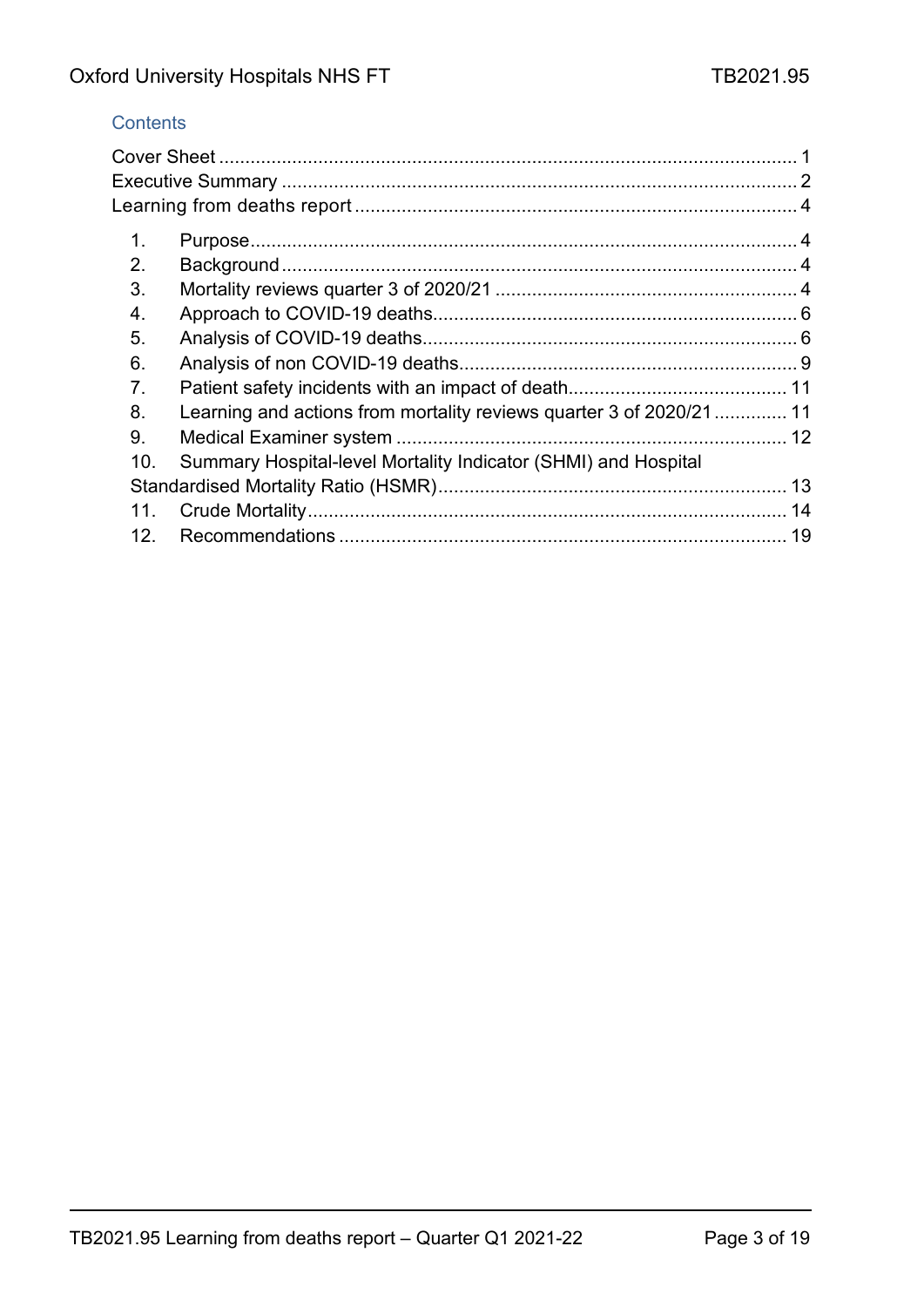# <span id="page-3-0"></span>**Learning from deaths report – Quarter Q1 2021-22**

## <span id="page-3-1"></span>**1. Purpose**

- 1.1.This paper summarises the key learning identified in the mortality reviews completed for quarter 1 of 2021/22.
- 1.2.The approach to reviewing deaths involving COVID-19 is presented with analysis of the cases.

## <span id="page-3-2"></span>**2. Background**

- 2.1.The Trust Mortality Review policy requires that all inpatient deaths be reviewed within 8 weeks of the death occurring. All deaths have a Level 1 review.
- 2.2.The aim is for all Level 1 mortality reviews to be completed by a Consultant independent of the case however with the current capacity constraints this is not possible in all cases. To mitigate this 25% of Level 1 reviews are selected at random for a Level 2 review and all (100%) of deaths undergo scrutiny from the Medical Examiner.
- 2.3.If there are any concerns identified, a comprehensive Level 2 review is completed involving one or more consultants not directly involved in the patient's care. A structured review, completed by a trained reviewer who was not directly involved in the patient's care, is required if the case complies with one of the mandated criteria.
- 2.4.Each Division maintains a log of actions from mortality reviews and monitors progress by their clinical units. The clinical units are responsible for disseminating learning and implementing the actions identified.
- 2.5.The Divisions provide updates on actions in the monthly quality reports to the Clinical Governance Committee (CGC). The Divisions also provide updates to the Mortality Review Group (MRG) on the previous quarter's actions as part of the next quarter's mortality report.

### <span id="page-3-3"></span>**3. Mortality reviews quarter 1 of 2021/22**

3.1 During quarter 1 of 2021/22 there were 627 inpatient deaths reported at OUH. The number of mortality reviews completed is presented in Table 1. There were 601 (96%) cases reviewed within 8 weeks. Of these reviews, there were 392 (63%) comprehensive Level 2 reviews and 12 (2%) structured mortality reviews.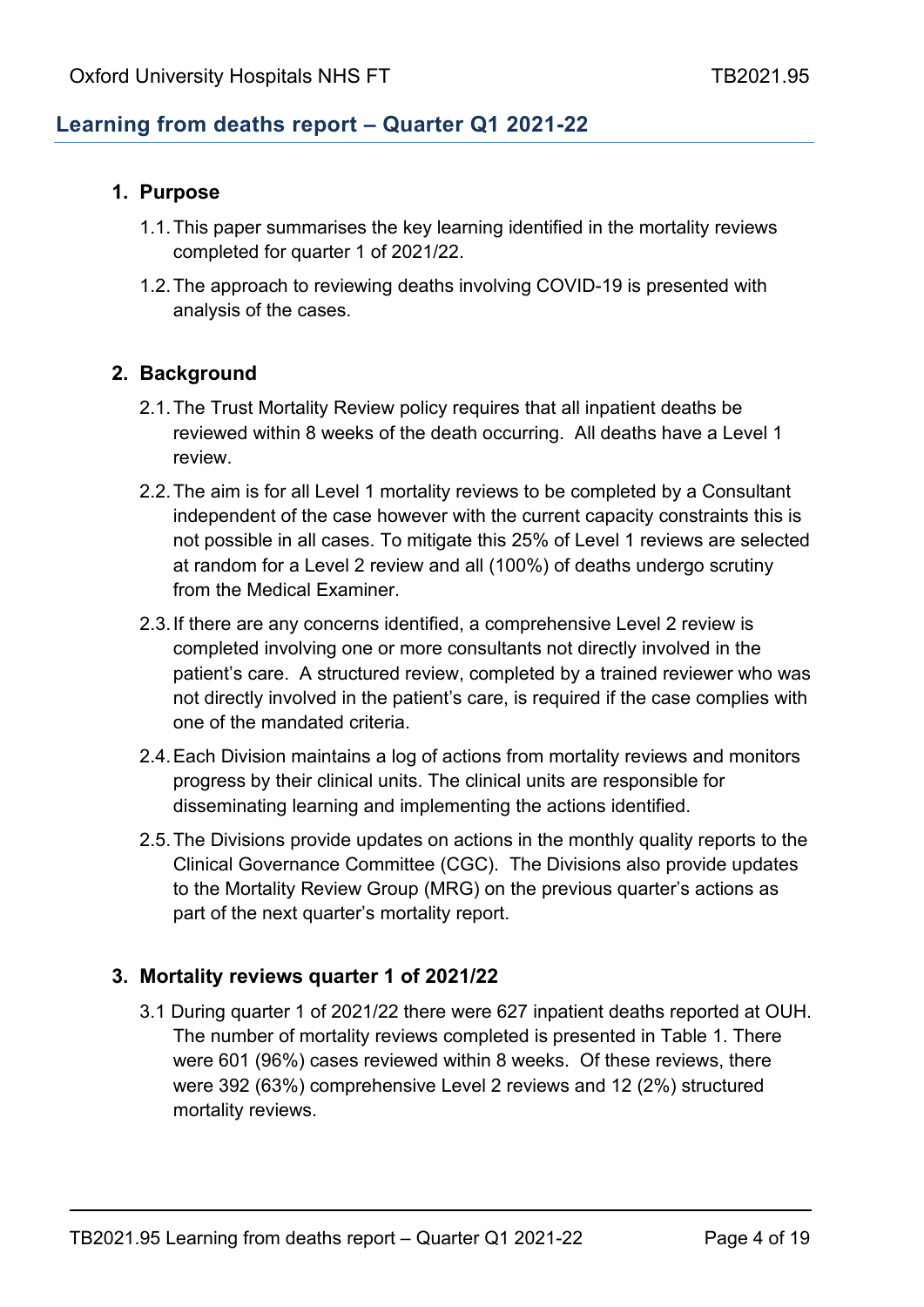|     | Level 1<br><b>Total deaths</b> reviews | <b>Level 2</b><br><b>reviews</b> | Structured reviews reviewed within 8 | Deaths not<br>weeks |  |  |
|-----|----------------------------------------|----------------------------------|--------------------------------------|---------------------|--|--|
| 627 | 601                                    | 392                              | 12                                   | 26                  |  |  |

#### **Table 1: Number of mortality reviews completed during quarter 1 of 2020/21:**

- 3.1The MRC Medical Director has identified completion of level 1 reviews as a key priority. The Acute Medicine and Rehabilitation Directorate have continued to focus on ensuring level 1 and level 2 mortality reviews are completed. The AMR Directorate generally has the highest number of deaths within the Division of MRC.
- 3.2Five (1.69%) of the deaths within the Acute Medicine and Rehabilitation Directorate have not had any mortality review (L1, L2 or SJR). These have been flagged to the relevant governance leads to review as a priority. Two reviews have subsequently been completed; the remaining three cases will be discussed at the November mortality meeting. There has been a significant reduction in Q1 of the number of deaths that have not been reviewed. 29 (8.7%) deaths in the previous quarter (Q4 2020/21) did have not have any mortality review and these have now been completed.
- 3.1.The Acute General Medicine Clinical Governance lead has worked with the administration team to help support the completion of death notifications. This has helped increase the number reviewed to just under 80% which is the highest level for 18 months.
- 3.2.In Quarter 1, 169 patients died on SUWON inpatient wards, of which 166 (98%) have had a mortality review at level 1, or level 2 as required. The three outstanding cases are awaiting a coroner's report or a post-mortem report to progress the mortality review.
- 3.3.The inadequate number of Level 1 reviews completed in the Neurosurgical and Trauma Services has been the subject of Divisional investigation and action. As a result, the number of Level 1 reviews in each specialty is improving; further improvement is anticipated. A high proportion of these deaths are Coroner referrals, and the clinical areas are awaiting the agreed cause of death.
- 3.4.Trust wide there were 12 structured reviews completed during quarter 1 of 2021/22. The reasons for completing the structured review include learning disability, concerns raised by staff of families and concerns raised during the Medical Examiner scrutiny. Learning and recommendations from the completed structured reviews is included in this report.
- 3.5.During quarter 1 of 2021/22, there were no patient deaths at the OUH judged more likely than not to have been due to problems in the care provided.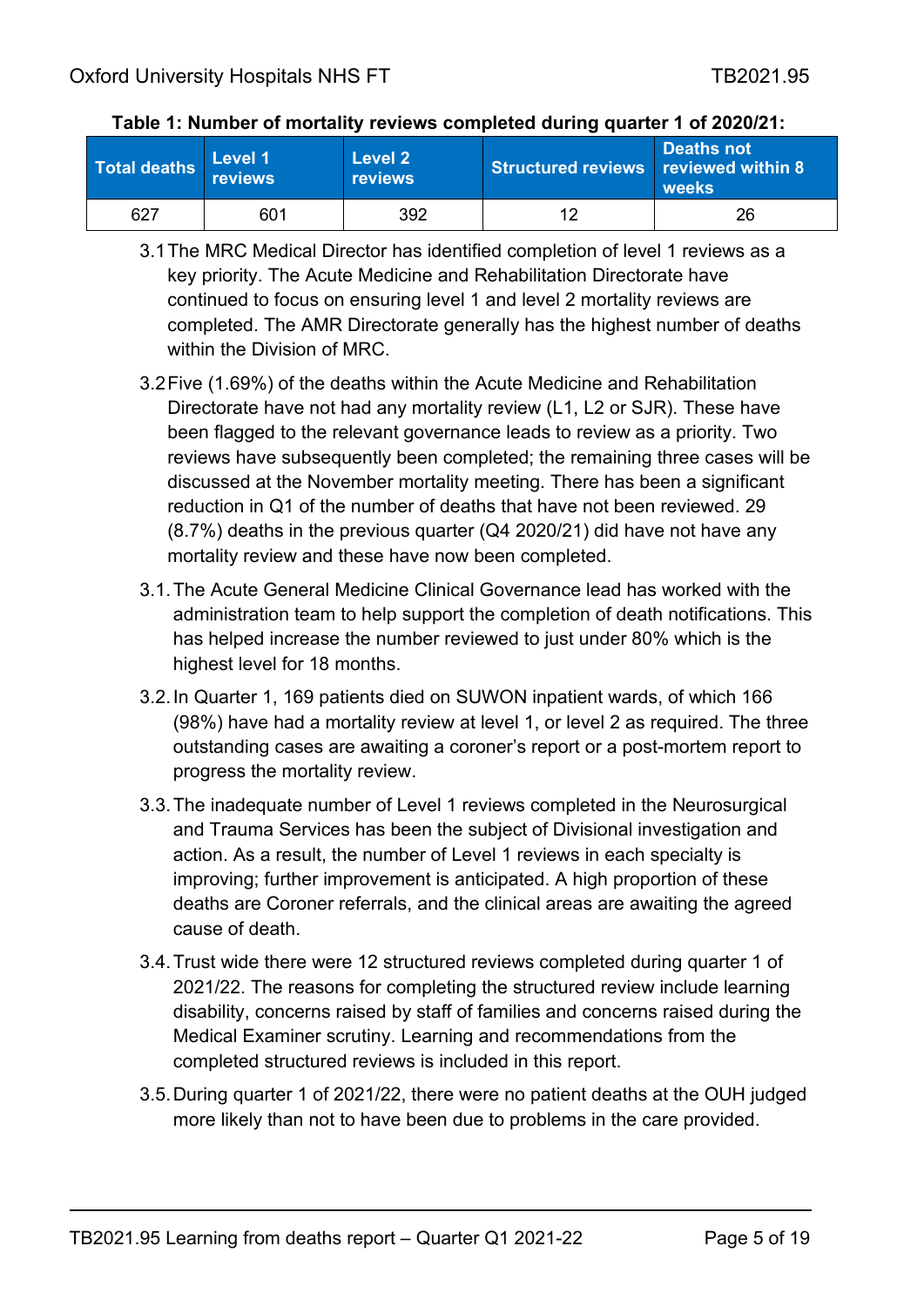# <span id="page-5-0"></span>**4. Approach to COVID-19 deaths**

- 4.1.NHS England and NHS Improvement guidance defines a probable or definite hospital-onset healthcare associated COVID-19 infection death as:
	- a) the death of a patient who has a positive specimen result where the swab was taken within 28 days of death and/or COVID-19 is cited on either Part 1 or Part 2 of the death certificate (i.e., the death resulted from a COVID-19 clinically compatible illness with no period of complete recovery between the illness and death).
	- b) and the COVID-19 infection linked to the death meets the definition of 'probable' or 'definite' hospital-onset healthcare associated infection;
		- Hospital-Onset Probable Healthcare-Associated a positive specimen date 8-14 days after hospital admission.
		- Hospital-Onset Definite Healthcare-Associated a positive specimen date 15 or more days after hospital admission
- 4.2.All probable or definite hospital-onset healthcare associated COVID-19 infection deaths are reported and investigated as patient safety incidents.

## <span id="page-5-1"></span>**5. Analysis of COVID-19 deaths**

- 5.1.All COVID-19 related deaths are subjected to a Level 1 mortality review. There have been no COVID-19 related deaths judged more likely than not to have been due to problems in the care provided.
- 5.2.The majority of COVID-19 deaths occurred in April 2020 and January 2021.





5.3.The OUH COVID-19 crude mortality rate for April to December 2020 was 14.8% compared to the national crude mortality rate of 23.2% (Source: Dr Foster Intelligence).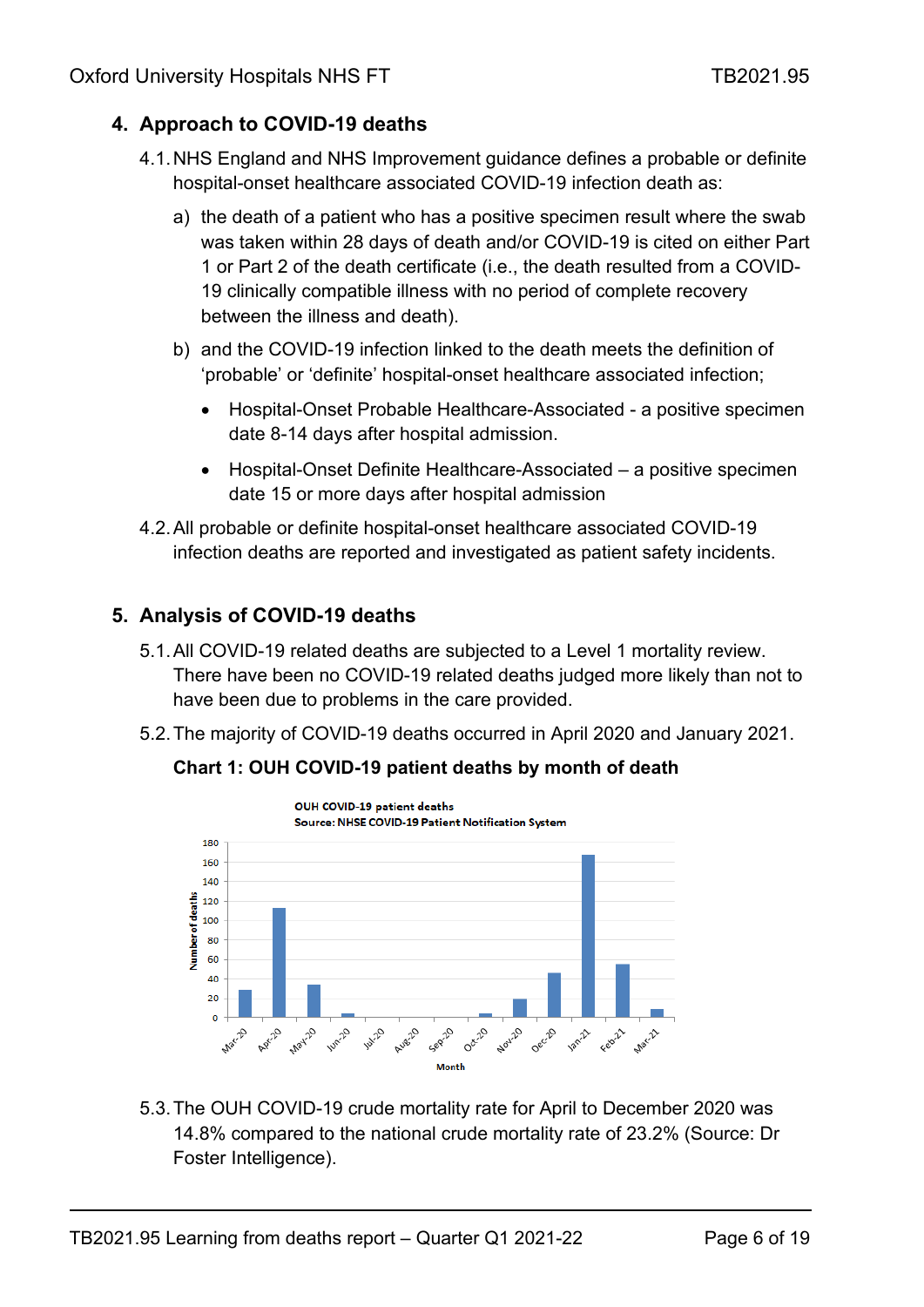5.4.Between October 2020 and January 2021, the most frequently recorded underlying cause of death was cancer or COVID-19 (Chart 2).

### **Chart 2: Underlying cause of death on Medical Certificate of Cause of Death (MCCD)**



5.5.Of the deaths involving COVID-19; there was at least one co-morbidity in every reported case. Dementia and diabetes were the most common comorbidity found in deaths involving COVID-19 (Chart 3)



### **Chart 3: COVID-19 deaths with co-morbidity**

5.6.Male patients had a higher mortality due to COVID-19 when compared to female patients (Chart 4)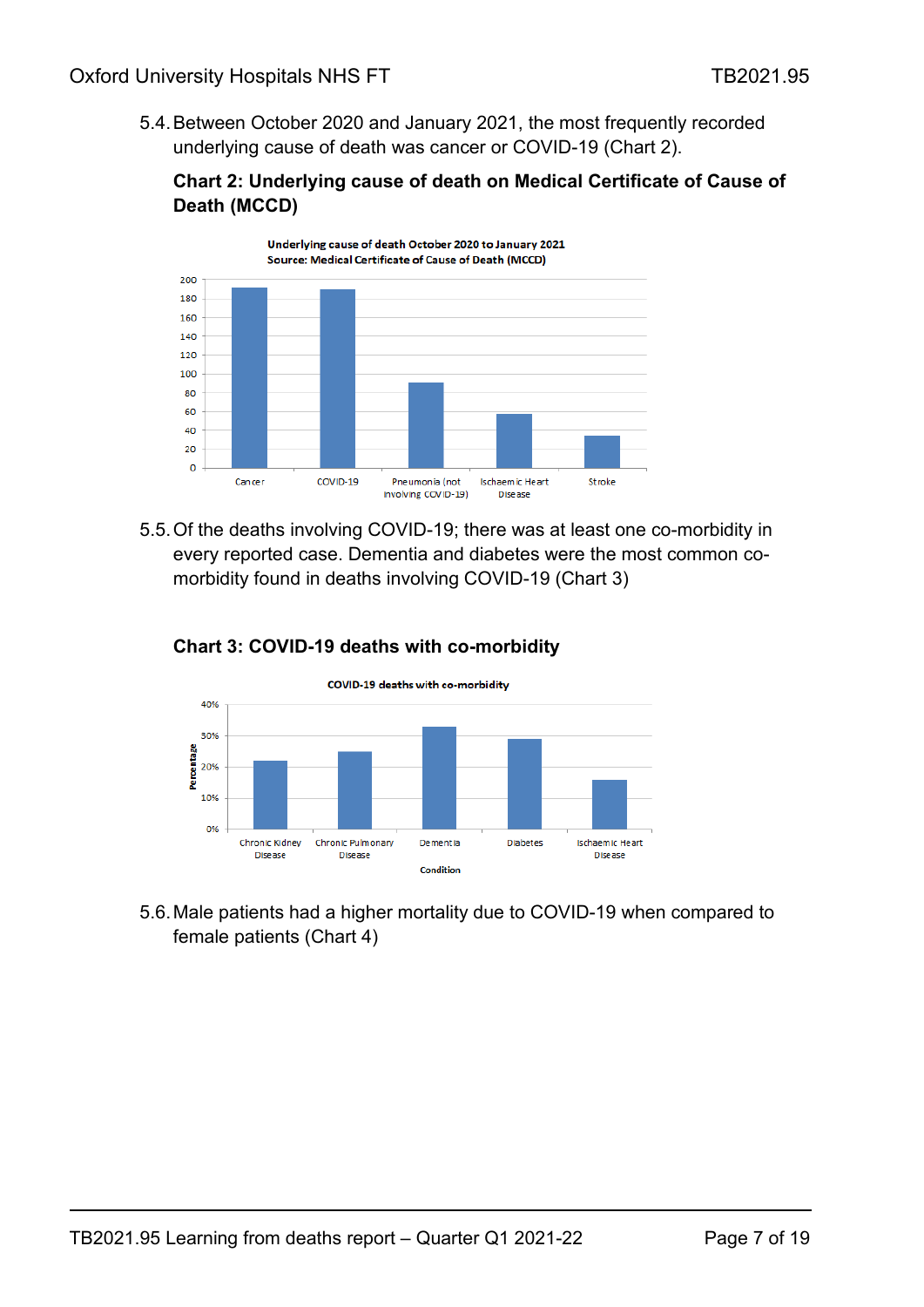### **Chart 4: COVID-19 deaths – male compared to female patients**



5.7.The majority of COVID-19 deaths were reported in patients over 80 years of age (Chart 5).





5.8.The following chart displays deaths by ethnicity for COVID-19 and non-COVID-19 deaths.

#### **Chart 6: Deaths by ethnic background:**

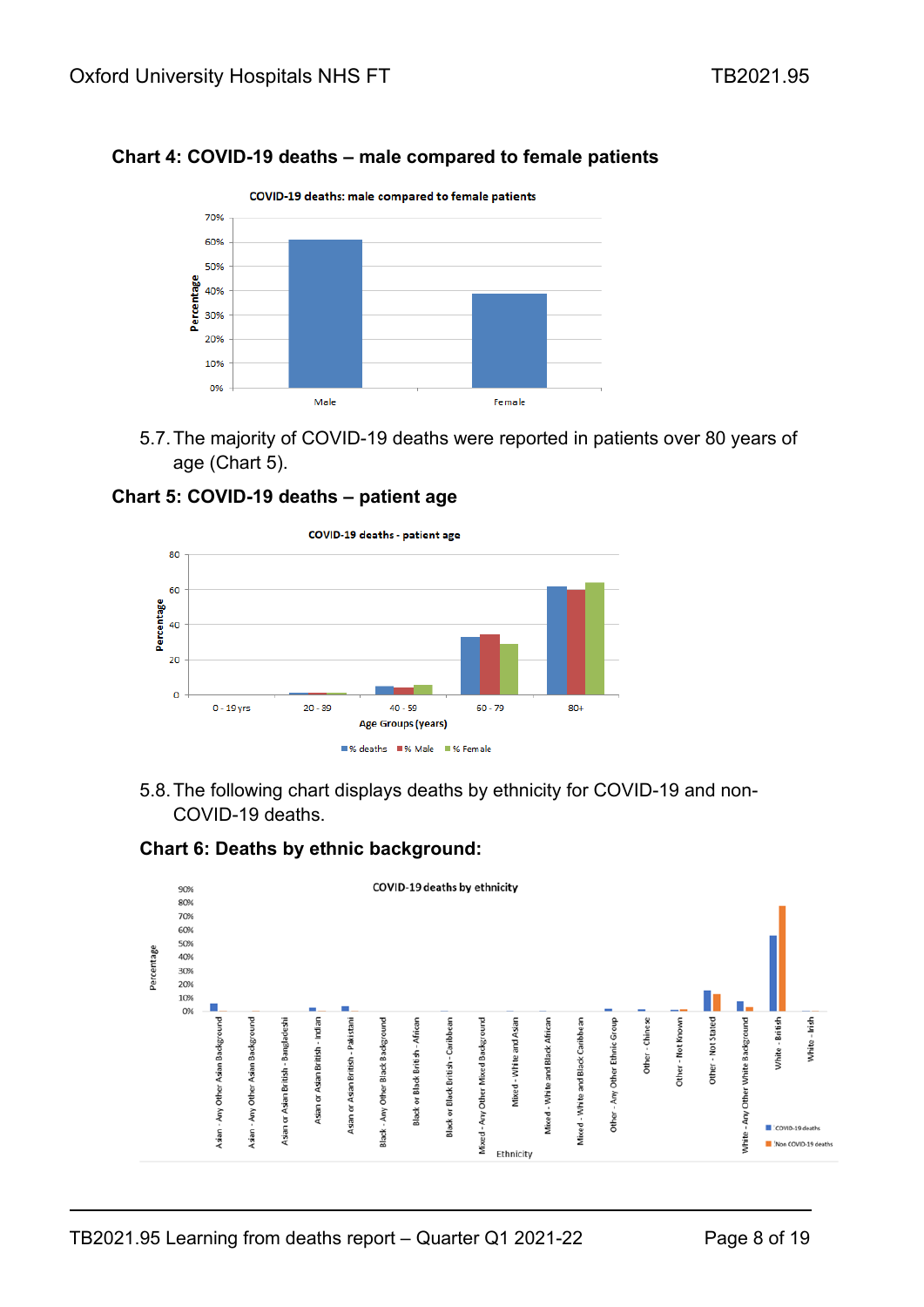5.9.In line with national guidance, all patients who died with a probable or definite diagnosis of nosocomial COVID-19 (see 4b, above, for definitions), are being investigated at SIRI level. This is the case if COVID-19 is listed anywhere in cause 1 or 2 of the MCCD.

Originally each case was called as a separate SIRI, but following discussion with NHS England, and in agreement with commissioners, a single SIRI is now being used to manage all cases. The local reference for this SIRI is 2021-071.

- 5.10. Once all individual investigations have been completed, a final report against 2021-071 will be created by Patient Safety to summarise all causative issues and learning. Upon completion the lead investigator will be invited to attend the mortality review group meeting to discuss the findings of the investigation. Brief individual summaries for each of these cases will be offered to the patients' relatives.
- 5.11. In quarter 4 the Deputy Chief Medical Officer instigated regular meetings to manage this process, as a subgroup of the weekly Serious Incident Group meetings.

## <span id="page-8-0"></span>**6. Analysis of non-COVID-19 deaths**

6.1.Of the non-COVID-19 deaths reported; 39% of deaths occurred in patients aged 60 to 79 years and 48% in patients over 80 years of age (Chart 7).

**Chart 7: Non COVID-19 deaths – patient age**



6.2.Of the non-COVID-19 deaths; there was at least one co-morbidity in all cases. Chronic kidney disease, dementia and ischaemic heart disease were the most common co-morbidity found among non-COVID-19 deaths.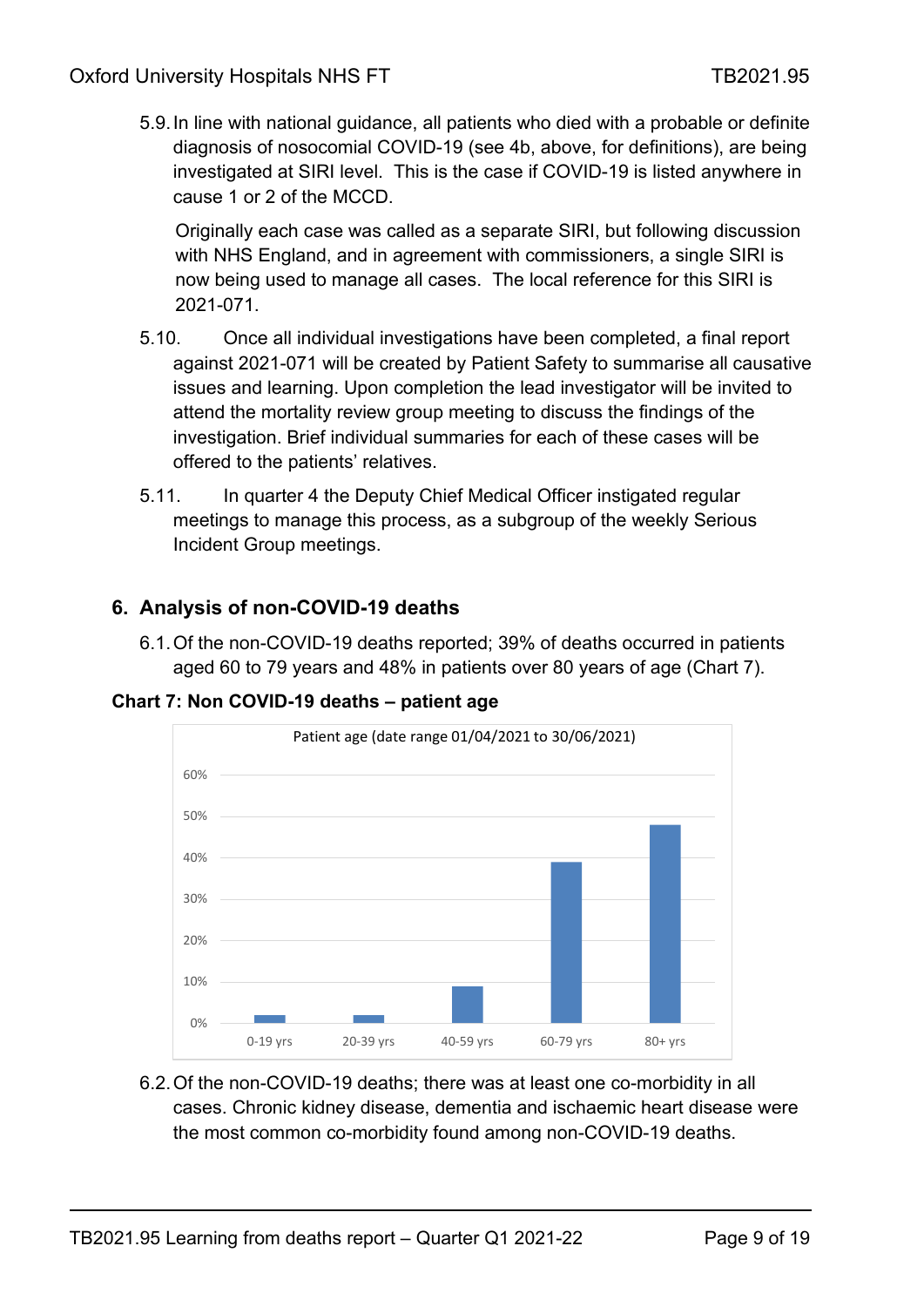6.3.The highest number of deaths were admitted to the Acute Medicine and Rehabilitation (AMR) Directorate under the MRC Division (Chart 8).



#### **Chart 8: Deaths by Directorate**

- 6.4. Of the 280 deaths for the period of quarter 1 occurring under the AMR directorate, 184 (66%) of deaths occurred under the speciality of acute general medicine. The average age at time of death under this speciality was 88 years old which is in line with previous years.
- 6.5.NHS Digital reference the same spell level information which was used to calculate the SHMI to report the percentage rates of deaths under each social deprivation quintile.
- 6.6.Deprivation quintiles are calculated using the Index of Multiple Deprivation (IMD) Overall Rank field in the Hospital Episodes Statistics (HES) dataset which is based on a weighted combination of factors such as income; employment; health deprivation and disability; education, skills, and training; barriers to housing and services; crime and living environment.
- 6.7.Chart 9 displays the percentage breakdown of spells and deaths by deprivation quintile. There remains a higher percentage of deaths in the least deprived group (quintile 5) relative to the percentage of spells attributed to those quintiles; conversely there were fewer deaths observed in quintile 2 relative to the number of spells linked to that group.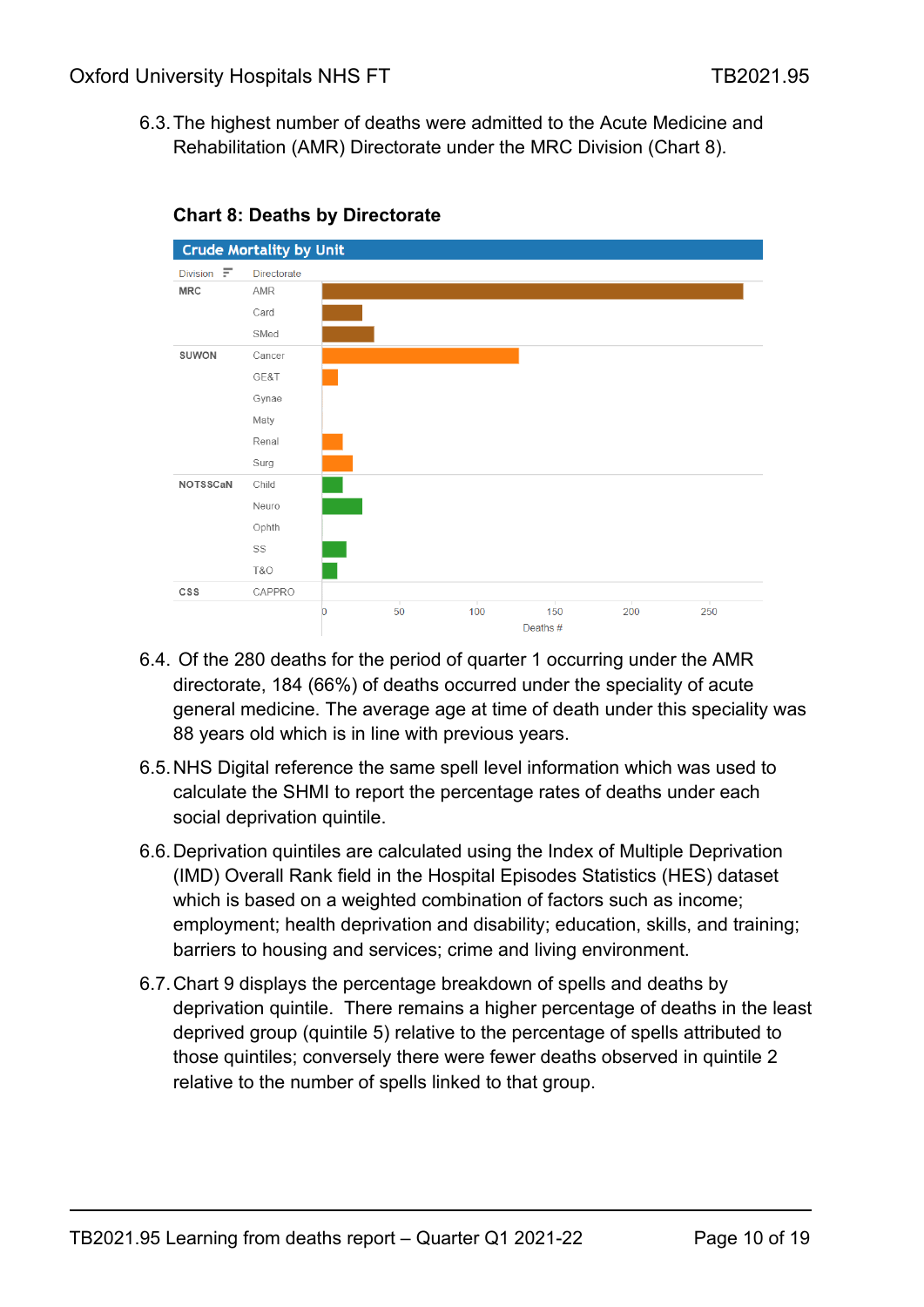

# **Chart 9: % SHMI spells and deaths by deprivation quintile**

# <span id="page-10-0"></span>**7. Patient safety incidents with an impact of death**

- 7.1.The majority of incidents with an impact of death are the subject of a Trust Level Serious Incident Requiring Investigation (SIRI).
- 7.2.During quarter 1 the Trust confirmed and declared 3 SIRIs relating to incidents graded with an impact of death (excluding investigations subsequently downgraded from SIRI status). These concerned:
	- 7.2.1. A woman with endometrial cancer had a delay to diagnosis and was later found to have advanced disease.
	- 7.2.2. A patient with a type B aortic dissection requiring critical care did not receive a bed. They later deteriorated and died.
	- 7.2.3. A patient admitted to the emergency department with sepsis was incorrectly diagnosed with a different condition and did not receive timely antibiotics; they further deteriorated and died.
- 7.3.These investigations are currently in progress and any relevant learning will be included in future learning from deaths reports.

# <span id="page-10-1"></span>**8. Learning and actions from mortality reviews quarter 1 of 2021/22**

## **Nosocomial COVID-19 cases**

8.1.COVID-19 Safety Audit are being completed at least once a month by all inpatient areas. This audit includes Personal Protective Equipment (PPE), patient screening and adherence with social distancing and staff testing. The audit results are reviewed by Ward Managers and the findings and areas for improvement are shared with staff. The audit results are included in the monthly Divisional Quality Reports submitted to the Clinical Governance Committee (CGC).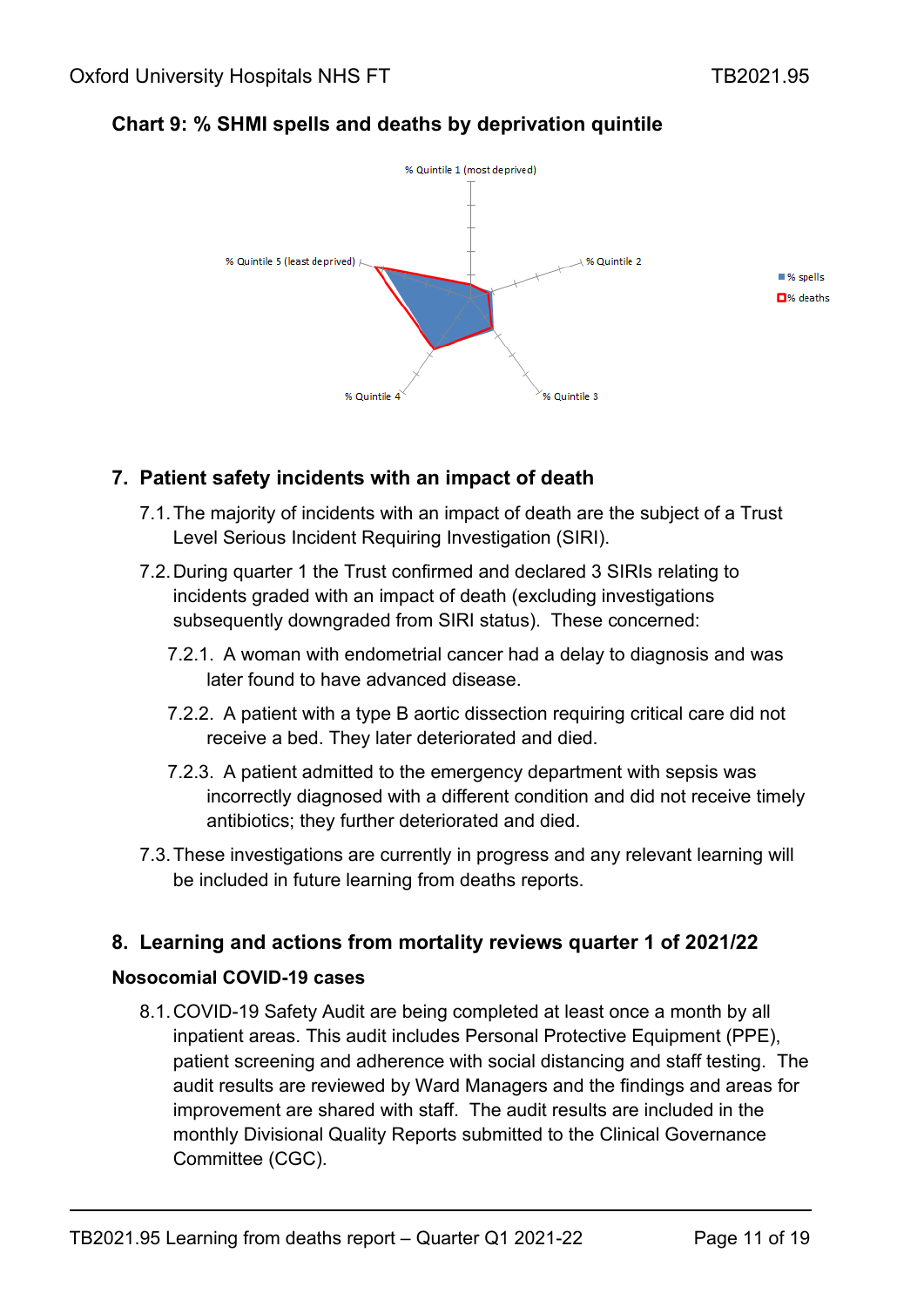- 8.2.COVID-19 swabs for inpatients to be done on the day of admission, day 3 and then weekly. Safety messages to reiterate will be circulated.
- 8.3.Ventilation risk assessments will be completed for all areas with risks added to the Divisional Risk Registers and ventilation programmes adhered to.
- 8.4.Safety Huddles have been held to inform ward staff in 'real time' of changes that may affect their clinical practice in relation to COVID-19.

### **Non COVID-19 cases**

- 8.5. Work continues to improve compliance regarding oxygen prescribing.
- 8.6.MRC are to remind all staff about ceilings of care, treatment escalation plans.
- 8.7.The importance of accurate recording keeping using ePR has been highlighted and not 'copy and pasting' from previous entries.
- 8.8.Work continues to improve timely VTE assessments and prompt reviews during admission.
- 8.9.The importance of accurate DNACPR endorsement on EPR particularly when a patient is readmitted.
- 8.10 Reminder to all, including AGM, to calculate CURB scores for community acquired pneumonia and use micro guide to guide treatment.
- 8.11 The importance of updating family members if a patient has deteriorated and is likely to die, no matter what time it is.
- 8.12 Improved documentation of discussions with patients about wishes regarding care and risk of operations has been highlighted in SUWON Division.
- 8.13 Risks vs benefits of performing surgery on patients who are deemed to be high risk (e.g. significant co-morbidities or are in end of life care – vascular service). A focus on Montgomery consent involving the patient and family in decision making is key.

# <span id="page-11-0"></span>**9. The Medical Examiner system**

- 9.1.The purpose of the Medical Examiner system is to provide greater safeguards for the public by ensuring proper scrutiny of all non-Coronial deaths, ensure appropriate direction of deaths to a Coroner, provide a better service for the bereaved and an opportunity for them to raise any concerns to a doctor not involved in the care of the deceased, improve the quality of death certification and improve the quality of mortality data.
- 9.2.The Medical Examiners (MEs) have started regular monthly meetings to review progress and discuss cases. The feedback received by the MEs from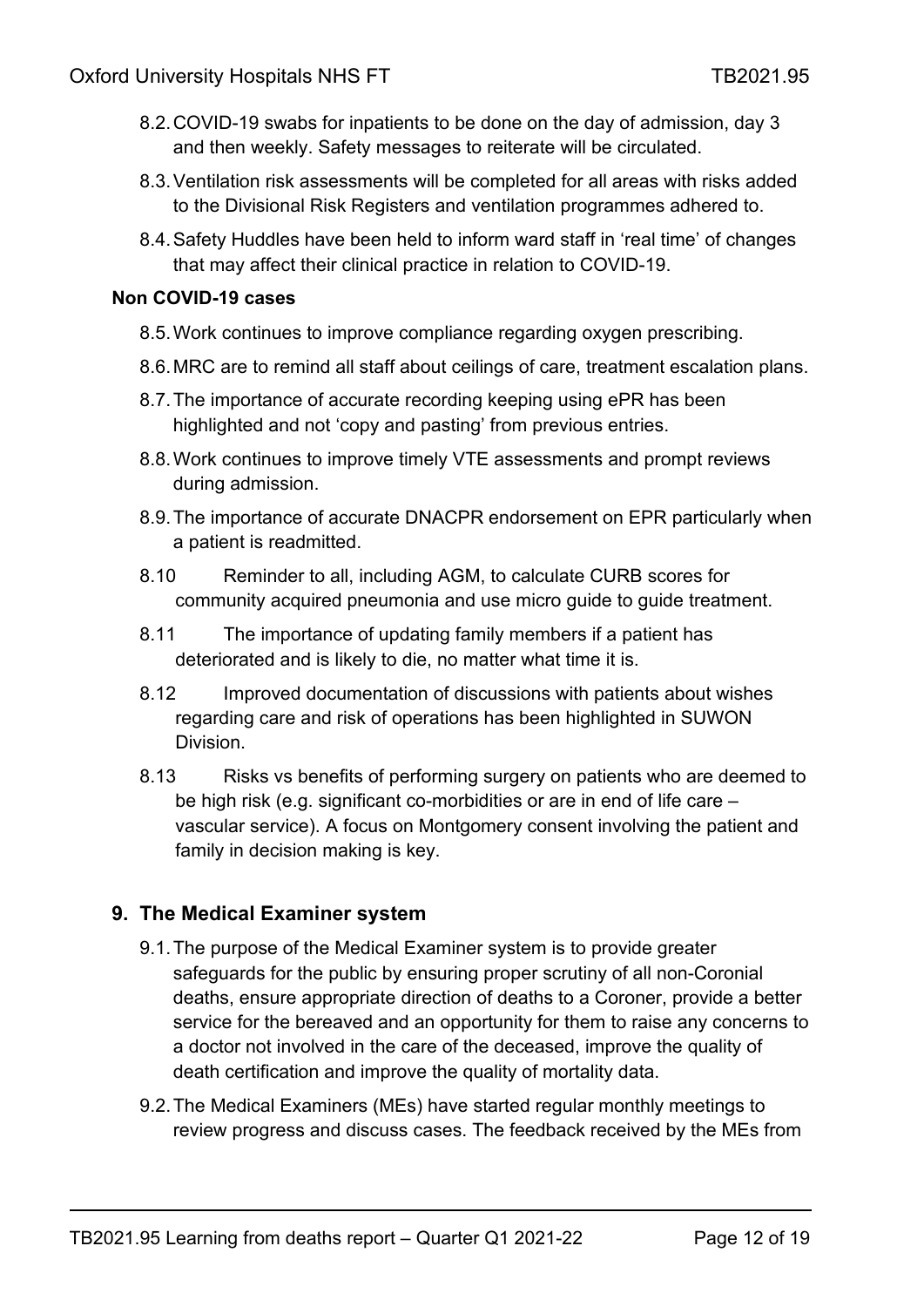bereaved families as to how they are informed of the deaths of their relatives has led to discussion and review of processes in wards.

- 9.3.The feedback received by the MEs has been shared promptly with the ward teams. This has raised the profile of the ME system within the Trust and clinical teams are recognising and appreciating the ME role as part of the existing Bereavement system.
- 9.4.The opportunity for families to discuss the care their relative received with an ME has been positively received. To quote one relative, the ME communication was an 'excellent adjunct' to the care provided.
- 9.5.In line with the Department of Health and Social Care directive; the Lead Medical Examiner is reviewing the deaths of members of staff involving COVID-19.
- 9.6.Planning is now underway to confirm a process for the scrutiny of deaths by the ME in the community.

# <span id="page-12-0"></span>**10. Summary Hospital-level Mortality Indicator (SHMI) and Hospital Standardised Mortality Ratio (HSMR)**

- 10.1. There have been no mortality outliers reported for OUH from the CQC or the Dr Foster Unit at Imperial College.
- 10.2. The SHMI for the data period April 2020 to March 2021 is 0.91. This is rated 'as expected.' Chart 11 depicts the SHMI trend. The SHMI has remained rated 'as expected.'

**Chart 10: SHMI trend** (Presented with a baseline of 100 to enable comparison to the HSMR)



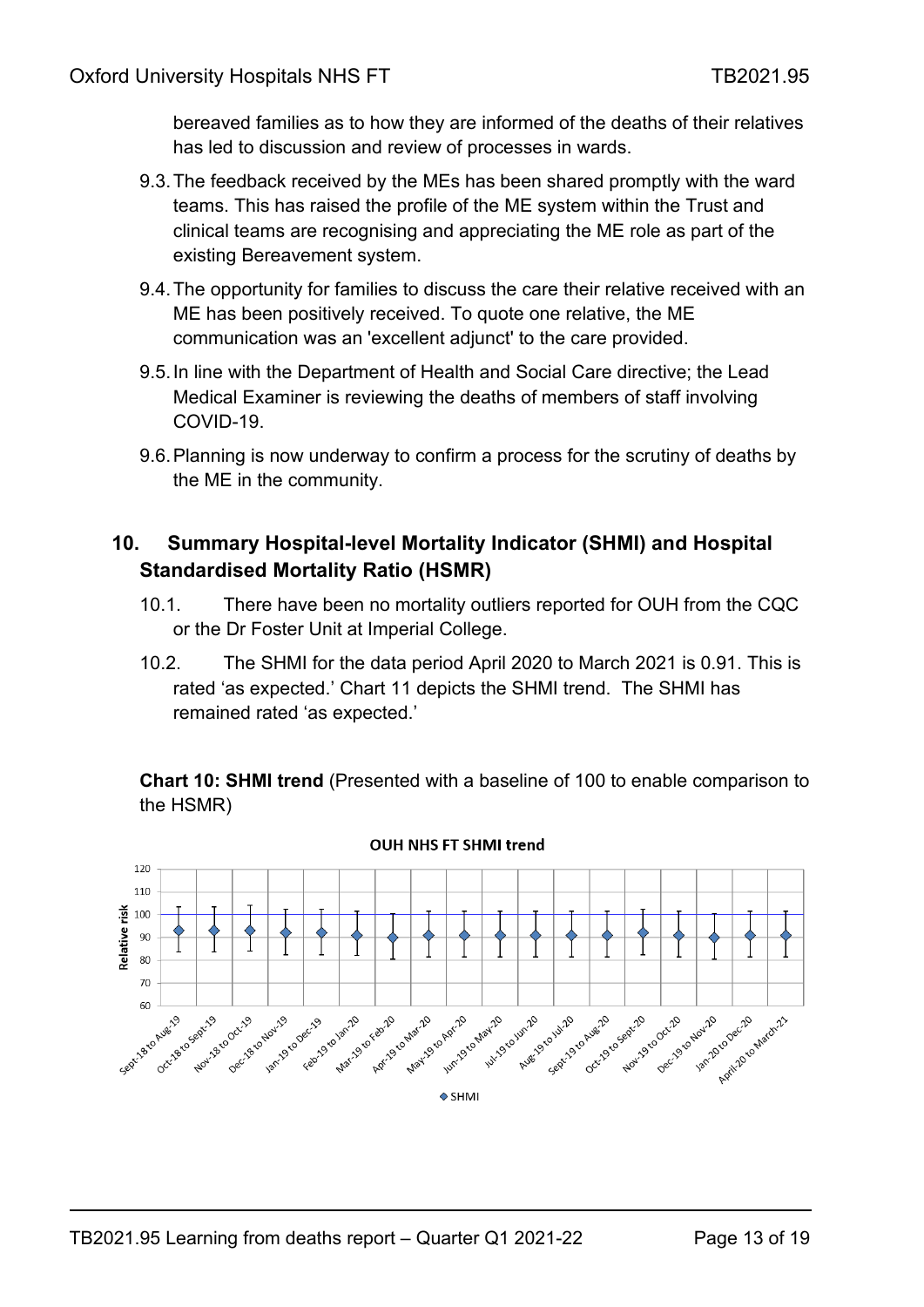10.3. The HSMR is 91.2 for the data period April 2020 to March 2021. Chart 12 depicts the HSMR trend. The HSMR has remained rated 'lower than expected.'



#### **Chart 11: HSMR trend**

## <span id="page-13-0"></span>**11. Further analysis of deaths involving pneumonia**

#### **Background:**

11.1. Deaths involving pneumonia often flag in the top three diagnosis groups for mortality at the trust (source: Dr Foster intelligence). For further assurance, this section of the report will focus on a deeper analysis of pneumonia related mortality.

### **Issues identified:**

- 11.1. In 2013, it was felt improvements could be made when treating patients with a diagnosis of pneumonia. Therefore, a Trust level risk summit meeting focusing on pneumonia was held in 2013. The risk summit included presentations in the following areas: Pneumonia care bundle, clinical coding, antimicrobial guidelines, radiology, triage, specialist respiratory input, physiotherapy, HDU, quality metrics, EPR, patient safety incidents, audit, complaints, and patient information.
- 11.2. 'Risk summits' held during this time were a forum to bring together a wide group of interested parties to review data pertaining to an area of the Trust's work and to agree improvement actions. A total of fifteen actions were developed and shared following the risk summit and these were followed up at a second risk summit meeting. The risk summit at that time identified poor documentation of CURB scores, poor adherence to antibiotic guidelines, long mean length of stay, underuse of urinary tests, rate of early review by senior clinical decision maker falling (and below average) at the Churchill site and higher mortality rate at the John Radcliffe (27%) versus nationally (18%).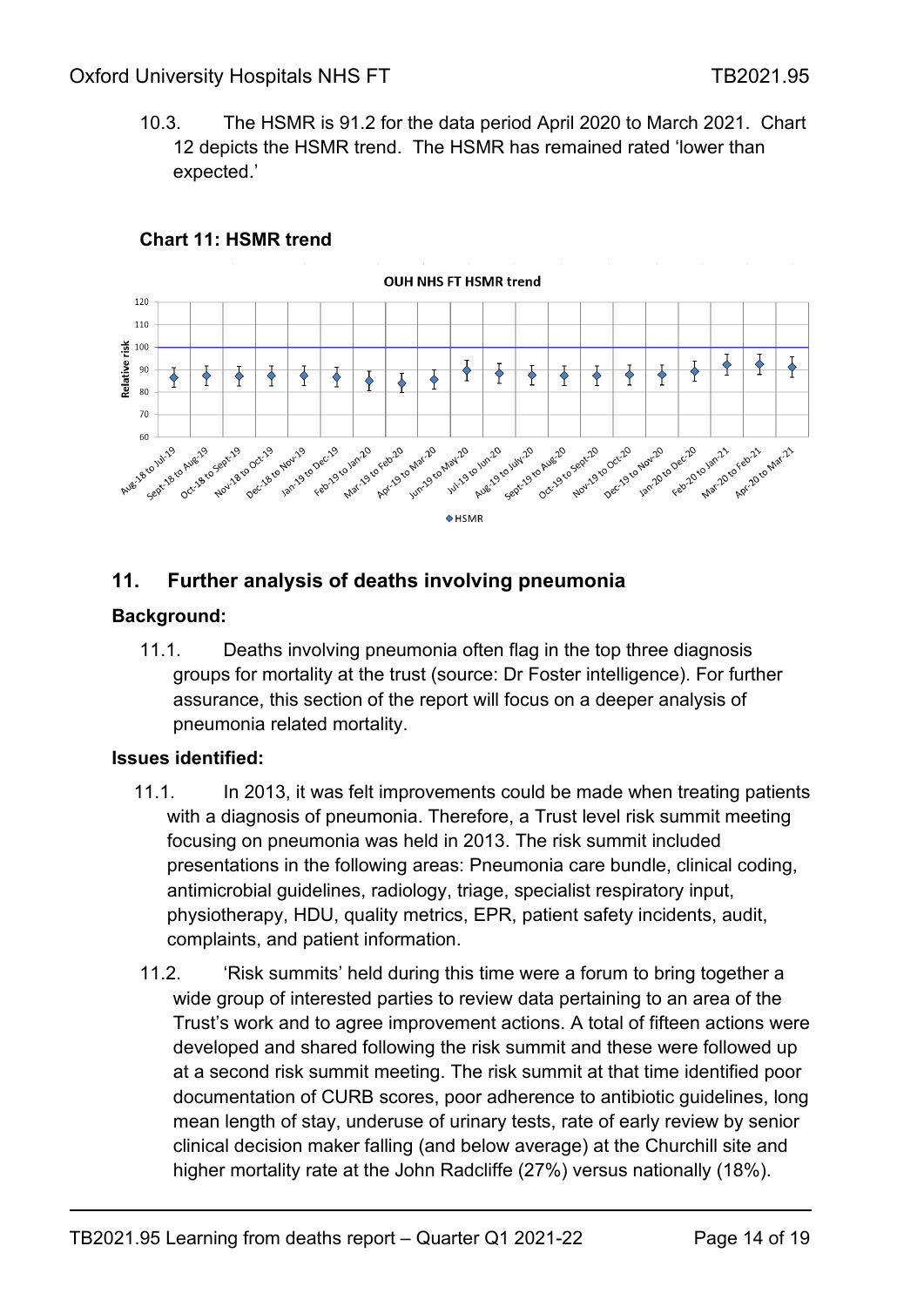### Oxford University Hospitals NHS FT THE THEORY TRESCALL THEORY TRESCALL THEORY TRESCALL THEORY TRESCALL THEORY TRESCALL THEORY TRESCALL THEORY TRESCALL THEORY TRESCALL THEORY TRESCALL THEORY TRESCALL THEORY TRESCALL THEORY

11.3. One of the key actions identified related to the development of a pneumonia care bundle to prompt best practice management and incorporate clear standards. A 'follow up' risk summit was held, and the care bundle was presented:



(3) ANTIBIOTICS - Administer 1<sup>st</sup> dose within 4hrs of triage (Refer to hospital guideline)

(4) ONGOING MANAGEMENT - Regular review and IV to oral switch

#### **British Thoracic Society audit 2018/19:**

11.4. The 2018/19 British Thoracic Society (BTS) audit in adult community acquired pneumonia (CAP) was conducted from 1 December 2018 to 31 January 2019. Data capture was closed in May 2019. The aim of the 2018/19 audit was to examine the quality of care and outcomes in a nationally representative cohort of patients admitted to hospital with a diagnosis of CAP and compare it to the national standards. The key objectives were: To examine baseline demographics of patients hospitalised with a primary diagnosis of CAP, to examine processes of care and outcome measures associated with the management of CAP. To identify key areas for improvement in the management of CAP and to assess the magnitude of regional variation in mortality for patients hospitalised with CAP.

The key findings were - Mortality has decreased further; now at the lowest level (10.4%) for the last 10 years. Delivery of BTS CAP care bundle elements is improving, especially time to first antibiotics.

#### **Findings and analysis of OUH data - rolling 12 months and Q1 2021/22:**

11.5. For the data period July 2020 to June 2021 the overall HSMR for the diagnosis group pneumonia was 73.9 (as expected).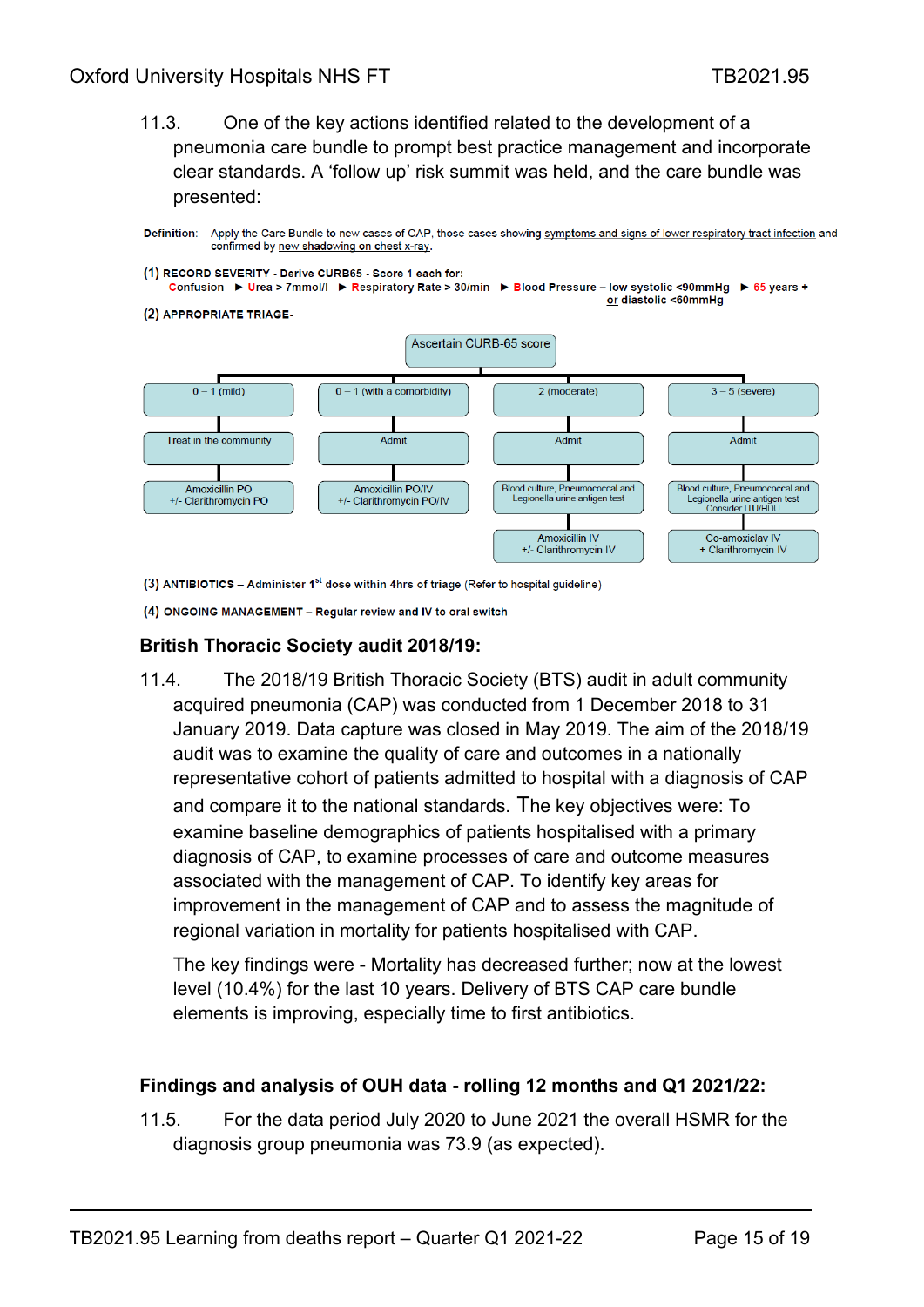- 11.6. Data points are compared to the standardised rate of admission/attendance nationally.
- 11.7. 95% Confidence intervals are calculated through Byar's approximation.
- 11.8. Data points falling above the upper 95% Byar confidence interval are said to be significantly "higher than expected".

Upper 95% limit = 
$$
\left(\frac{\text{observed} + 1}{\text{expected}}\right) * 100 * \left(1 - \frac{1}{(9 * (\text{observed} + 1)} + \left(\frac{1.96}{(3 * \sqrt{\text{observed} + 1})}\right)\right)^3
$$

11.9. Data points falling below the lower 95% Byar confidence interval are said to be significantly "lower than expected".

Lower 95% limit = 
$$
\left(\frac{\text{observed}}{\text{expected}}\right) * 100 * \left(1 - \frac{1}{(9 * \text{observed})} - \left(\frac{1.96}{(3 * \sqrt{\text{observed}})}\right)\right)^3
$$

- 11.10. Data points falling between the lower 95% Byar confidence interval and the upper 95% Byar confidence interval are said to be within expected range.
- 11.11. The following SPC graph demonstrates the trend of pneumonia deaths over this time period and the relative risk:

## **Chart 12: Pneumonia monthly trend (mortality)**





| <b>Title</b>                                             | <b>CUSUM</b>                         | Vol  | <b>Obs</b> | Exp   | $\frac{9}{6}$ | <b>Relative risk</b> | Trend                                  |
|----------------------------------------------------------|--------------------------------------|------|------------|-------|---------------|----------------------|----------------------------------------|
| UNIVERSITY HOSPITALS BIRMINGHAM NHS FOUNDATION TRUST     | 241                                  | 3990 | 585        | 569.2 | 14.7          | 102.8<br>Ő           | <b>Bankalon</b>                        |
| SHEFFIELD TEACHING HOSPITALS NHS FOUNDATION TRUST        | $\triangle$ 2 $\triangle$ 1          | 1660 | 245        | 252.0 | 14.8          | 97.2<br>$\circ$      | non-an                                 |
| OXFORD UNIVERSITY HOSPITALS NHS FOUNDATION TRUST         | $\triangle$ 6                        | 1989 | 226        | 305.6 | 11.4          | 73.9<br>$\bullet$    | بمراكبته والمراكب                      |
| MANCHESTER UNIVERSITY NHS FOUNDATION TRUST               | $\triangle$ 5                        | 1795 | 215        | 284.7 | 12.0          | $\circ$<br>75.5      | <b>A</b> , Agarragan <sub>do</sub>     |
| KING'S COLLEGE HOSPITAL NHS FOUNDATION TRUST             | $\triangle$ 4                        | 1455 | 175        | 219.5 | 12.0          | $\sim$<br>79.7       | بباراتها المواليونين                   |
| THE NEWCASTLE UPON TYNE HOSPITALS NHS FOUNDATION TRUST   | $^{\small \textsf{\tiny A}}$ 1       | 1020 | 130        | 135.1 | 12.7          | $\Diamond$<br>96.2   |                                        |
| CAMBRIDGE UNIVERSITY HOSPITALS NHS FOUNDATION TRUST      | $^{\tiny{\textcircled{\tiny{A}}}}$ 2 | 995  | 130        | 148.9 | 13.1          | $\Diamond$<br>87.3   | au <sup>phoon</sup> se <sup>2</sup> oo |
| <b>IMPERIAL COLLEGE HEALTHCARE NHS TRUST</b>             | $\triangle$ 13                       | 1085 | 100        | 188.8 | 9.2           | 53.0<br>♦            | <b>Architect</b>                       |
| GUY'S AND ST THOMAS' NHS FOUNDATION TRUST                | $^{\tiny{\textcircled{\tiny{A}}}}$ 4 | 775  | 65         | 99.0  | 8.4           | Ŷ<br>65.7            | sooon noon                             |
| UNIVERSITY COLLEGE LONDON HOSPITALS NHS FOUNDATION TRUST | $\triangle$ 3                        | 445  | 35         | 67.5  | 7.9           | 51.8<br>ЮН           | $\frac{1}{2}$                          |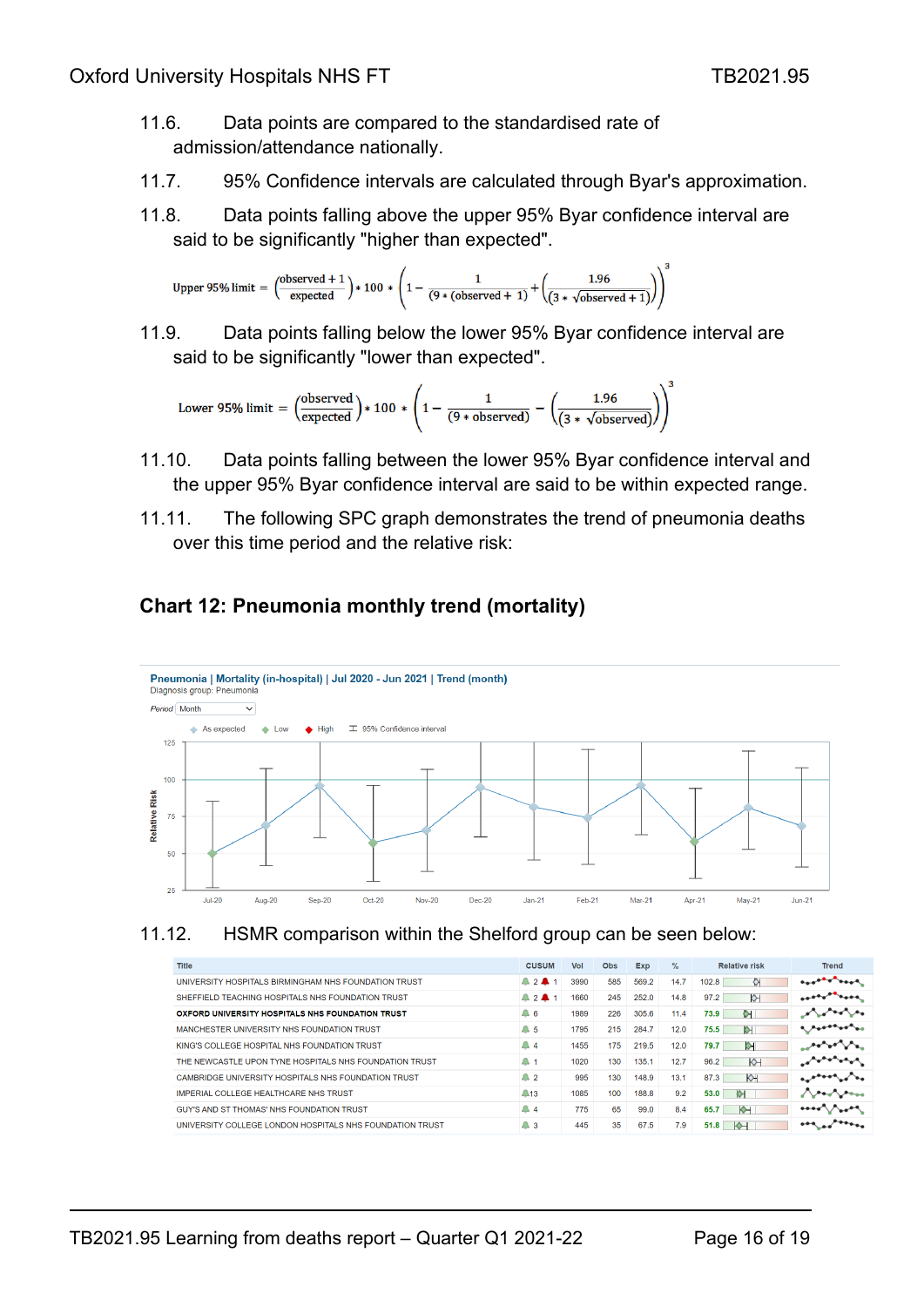- 11.13. Over the period July 2020 to June 2021 the trust observed 226 deaths relating to pneumonia compared to 305.6 expected deaths (observed – expected = -79.6). As can be seen in the chart above there is variability in the risk of dying of pneumonia over the year however in the time period displayed there are no negative mortality alerts. 73% of deaths occurred at the John Radcliffe, 14% at the Horton and 3% at the Churchill hospital.
- 11.14. Over the period July 2020 to June 2021 the Trust received 6 positive alerts relating to pneumonia mortality and 17 positive alerts relating to length of stay.
- 11.15. 6% of deaths occurring at OUH during quarter 1 had a primary diagnosis of pneumonia. Of the 32 patients who died with a primary diagnosis of pneumonia; 26 were coded as white British, one as Pakistani, one as any other white background and ethnicity was not stated for four patients.
- 11.16. CQUINs concordant with The National Institute for Health and Care Excellence (NICE) guidelines were also implemented in 2019 for same day emergency care (SDEC). Each of the Same Day Emergency Care (SDEC) Commissioning for Quality and Innovations (CQUIN) are intended to promote and support the delivery and expansion of SDEC and include community acquired pneumonia. During quarter 1, a total of 598 inpatient spells were coded as pneumonia with only 98 stays exceeding the  $75<sup>th</sup>$  centile. 72% of these patients were admitted to the John Radcliffe hospital.

# **12. Crude Mortality**

12.1. Crude mortality gives a contemporaneous but not risk-adjusted view of mortality across OUH. There was a sharp increase in the mortality rate in April 2020 due to the increased number of deaths and decrease in activity related to the COVID-19 pandemic. There is a rise in the mortality rate in January 2021 resulting from the increase in the number of deaths related to the further wave of the COVID-19 pandemic. Chart 13 depicts the crude mortality rate by Finished Consultant Episodes (FCEs).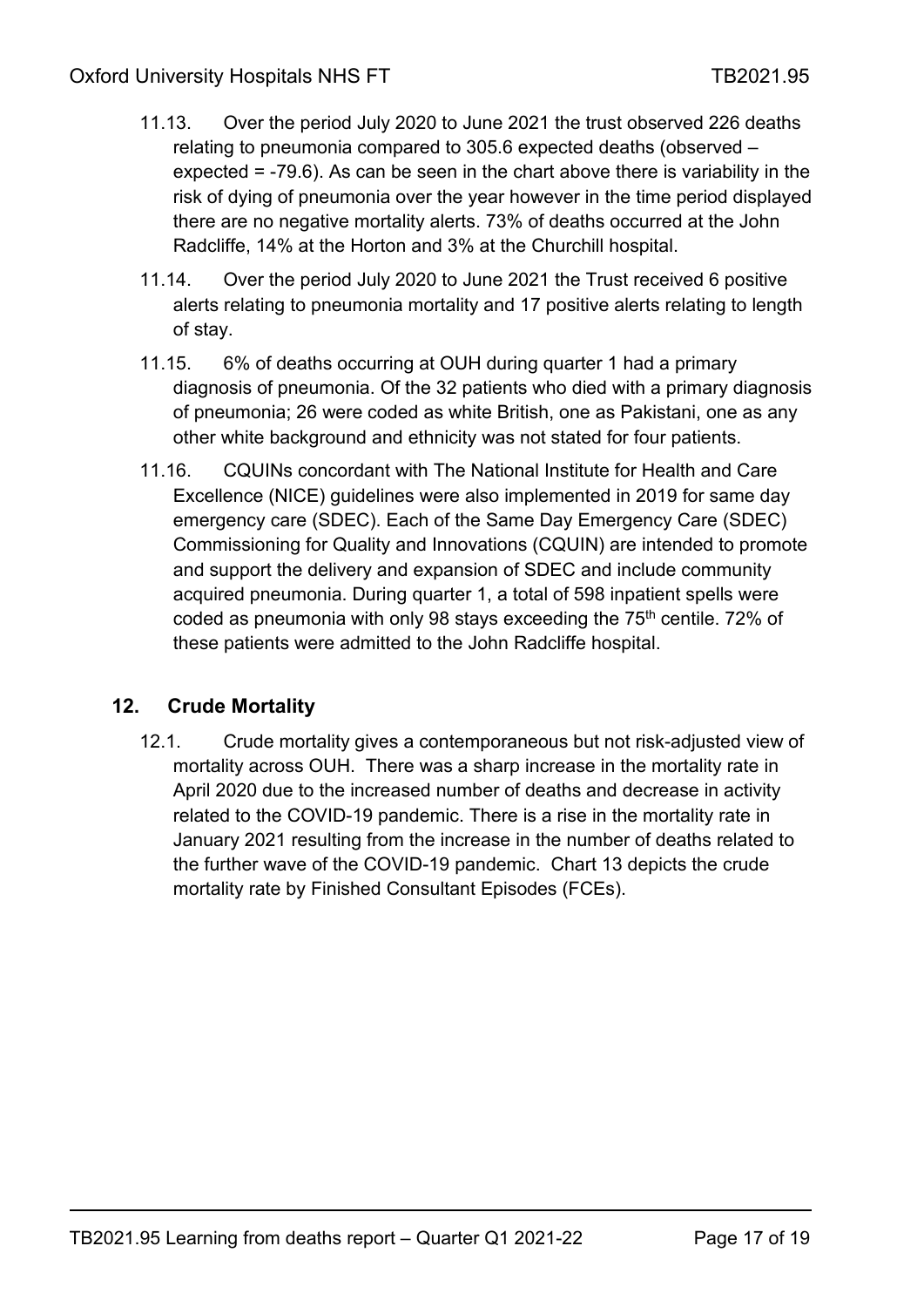



#### 12.2. During quarter 1 of 2021/22:

- 12.2.1. Neurosciences, Orthopaedics, Trauma, Specialist Surgery, Children's and Neonatology Division reported that 66 patients died from a total of 15,735 discharges.
- 12.2.2. Medical Rehabilitation and Cardiac Division reported that 340 patients died from a total of 16,348 discharges.
- 12.2.3. Surgery, Women's and Oncology Division reported that 172 patients died from a total of 18, 687 discharges.
- 12.2.4. Clinical Support Services Division reported 0 deaths in the Critical Care Units from a total of 610 discharges.
- 12.2.5. Chart 14 presents the crude mortality by Division.



### **Chart 14: Crude mortality by Division**

12.3. Chart 15 depicts the crude mortality by hospital site. Most deaths occur at the John Radcliffe Hospital which has the highest activity.